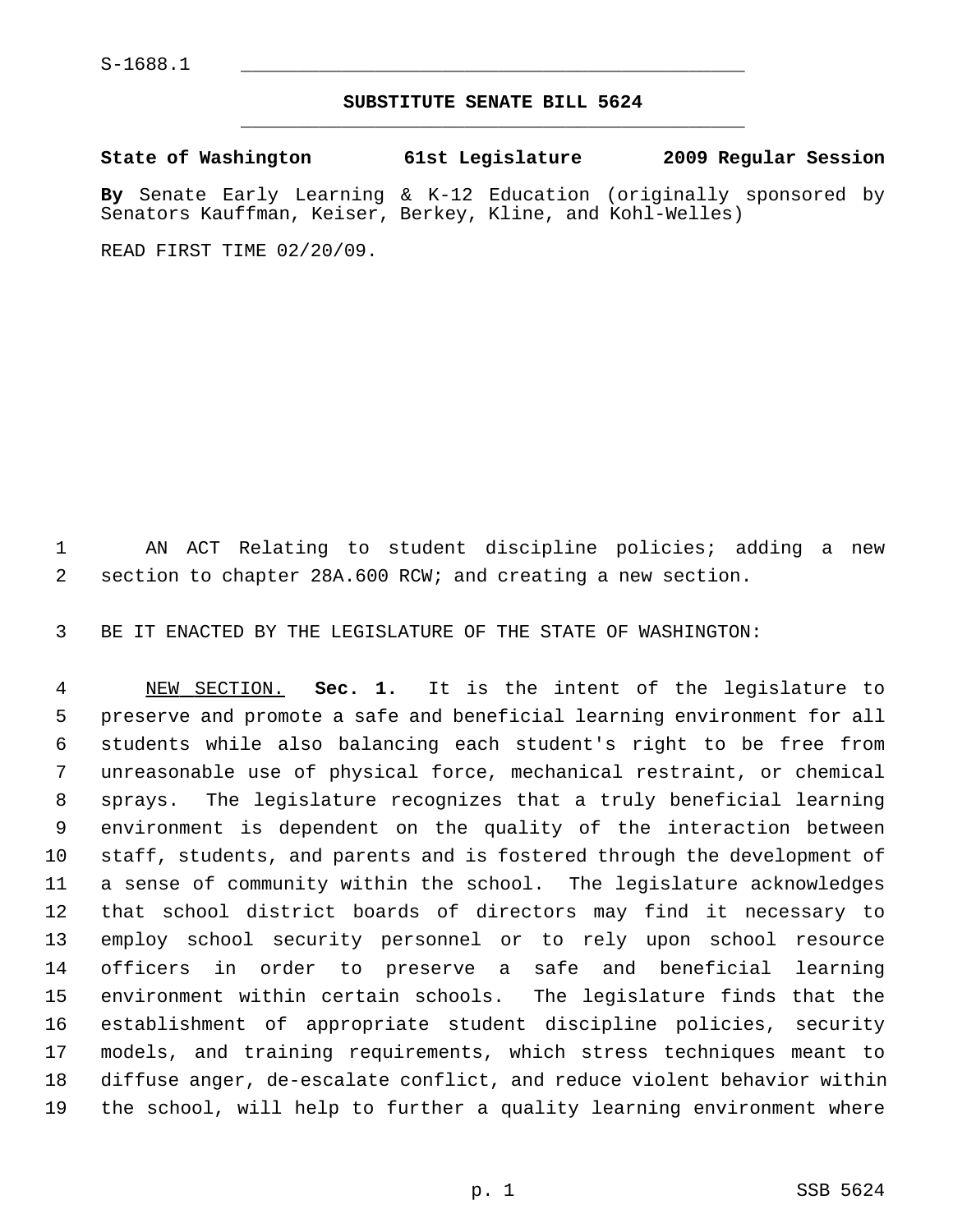1 all students are treated with dignity and respect. The legislature 2 further finds that use of physical force, mechanical restraint, or 3 chemical sprays, as an intervention in the school environment should be 4 used only in emergency situations after other less invasive 5 alternatives have failed or have been deemed inappropriate and, if 6 used, should only be used by appropriately trained personnel.

 7 NEW SECTION. **Sec. 2.** A new section is added to chapter 28A.600 8 RCW to read as follows:

 9 (1) The definitions in this subsection apply throughout this 10 section unless the context clearly requires otherwise.

11 (a) "Chemical sprays" means the use of pepper spray or chemicals, 12 or the administration of any medication to control a student or limit 13 a student's freedom of movement.

14 (b) "Mechanical restraint" means the use a mechanical device 15 including, but not limited to, metal handcuffs, plastic ties, ankle 16 restraints, leather cuffs, other hospital-type restraints, tasers, or 17 batons to control a student or limit a student's freedom of movement.

18 (c) "Physical force" means the use of any bodily force or physical 19 intervention to control a student or limit a student's freedom of 20 movement in a way that does not involve a mechanical restraint or 21 chemical spray. Physical restraint does not include momentary periods 22 of minimal physical restriction by direct person-to-person contact, 23 without the aid of mechanical restraint, accomplished with limited 24 force and designed to:

25 (i) Prevent a student from completing an act that would result in 26 potential bodily harm to self or others or damage property; or

27 (ii) Remove a disruptive student who is unwilling to leave the area 28 voluntarily.

29 (d) "School resource officer" means a person who provides security 30 and law enforcement services at one or more public schools and is a 31 commissioned law enforcement officer who has been assigned by the 32 employing police department or agency to work in collaboration with the 33 district.

34 (e) "School security officer" means a classified or contracted 35 school district employee other than a school resource officer who 36 provides security services at one or more public schools under the 37 direction of a school building administrator.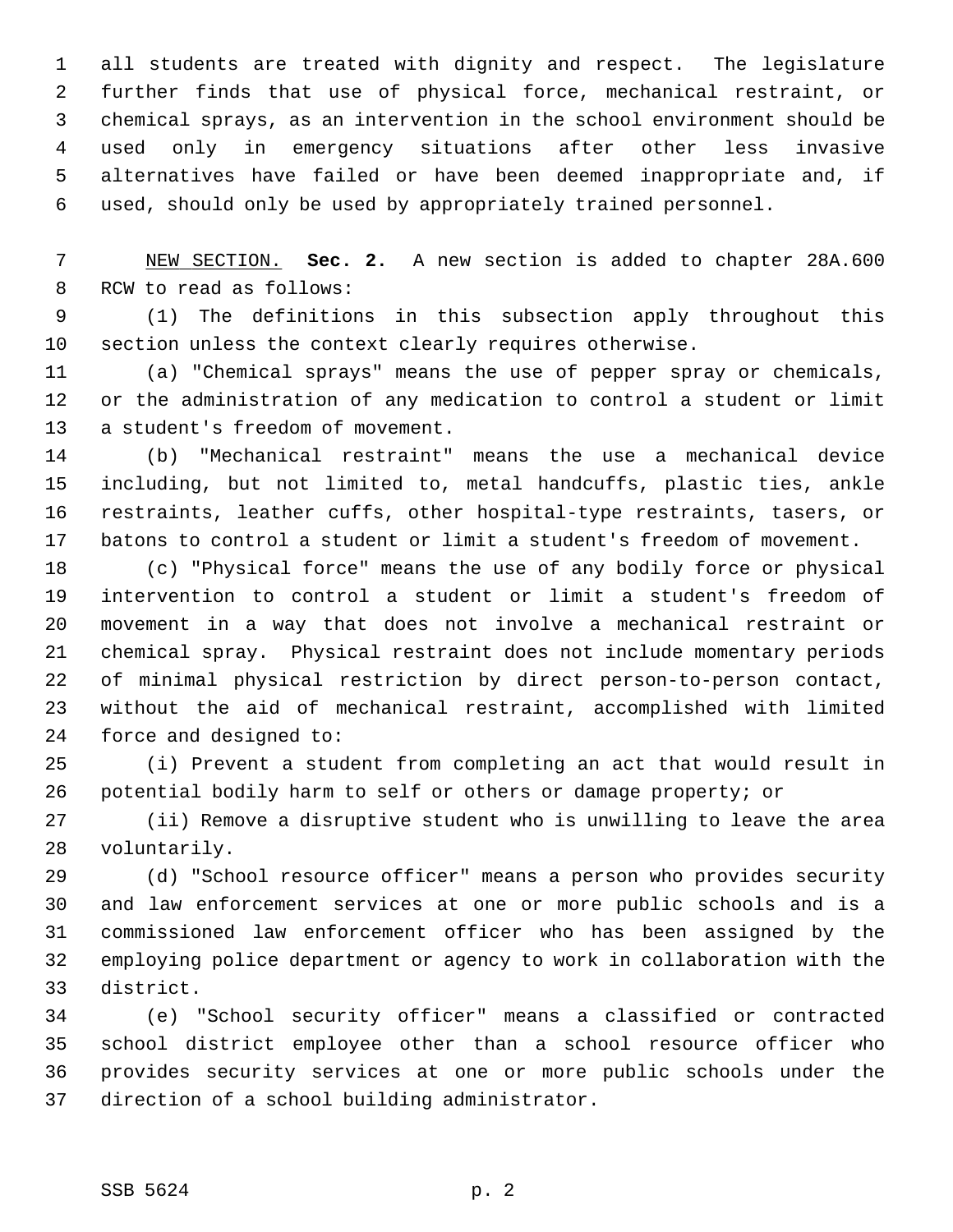1 (f) "Bodily harm" means physical pain or injury, illness, or an 2 impairment of physical condition.

 3 (g) "Substantial bodily harm" means bodily injury that involves a 4 temporary but substantial disfigurement or that causes a temporary but 5 substantial loss or impairment of the function of any bodily part or 6 organ or that causes a fracture of any bodily part.

 7 (2) The use of mechanical restraints or chemical sprays on a 8 student at a public school by a school employee is prohibited, unless 9 administered by:

10 (a) A school resource officer; or

11 (b) A school security officer or building staff designated by the 12 school district who receives:

13 (i) Appropriate annual training from either a local law enforcement 14 agency or the criminal justice training commission for each type of 15 restraint or spray authorized to be used; and

16 (ii) Ongoing supervision from the school building administrator.

17 (3) Except as provided in subsection (5) of this section, the use 18 of physical force in public schools is limited to the use of reasonable 19 force under the following circumstances only:

20 (a) The student's behavior poses a threat of substantial bodily 21 harm to self or to others; and

22 (b) Nonphysical interventions would not be effective in preventing 23 or minimizing the threat of substantial bodily harm.

24 (4) Except as provided in subsection (5) of this section, the use 25 of physical force in public schools is prohibited in the following 26 circumstances:

27 (a) As a means of punishment; or

28 (b) As a disciplinary response to destruction of school property, 29 disruption of school or classroom order, noncompliance with a school 30 rule or staff directive, or communication of a verbal threat that does 31 not constitute a threat of substantial bodily harm.

32 (5) This section does not prohibit:

33 (a) The right of any individual to report to appropriate 34 authorities a crime committed by a student or other individual; or

35 (b) Commissioned law enforcement officers, including school 36 resource officers, or judicial authorities from exercising their 37 authority or executing their responsibilities, including the ability to 38 use physical force, mechanical restraints, or chemical sprays.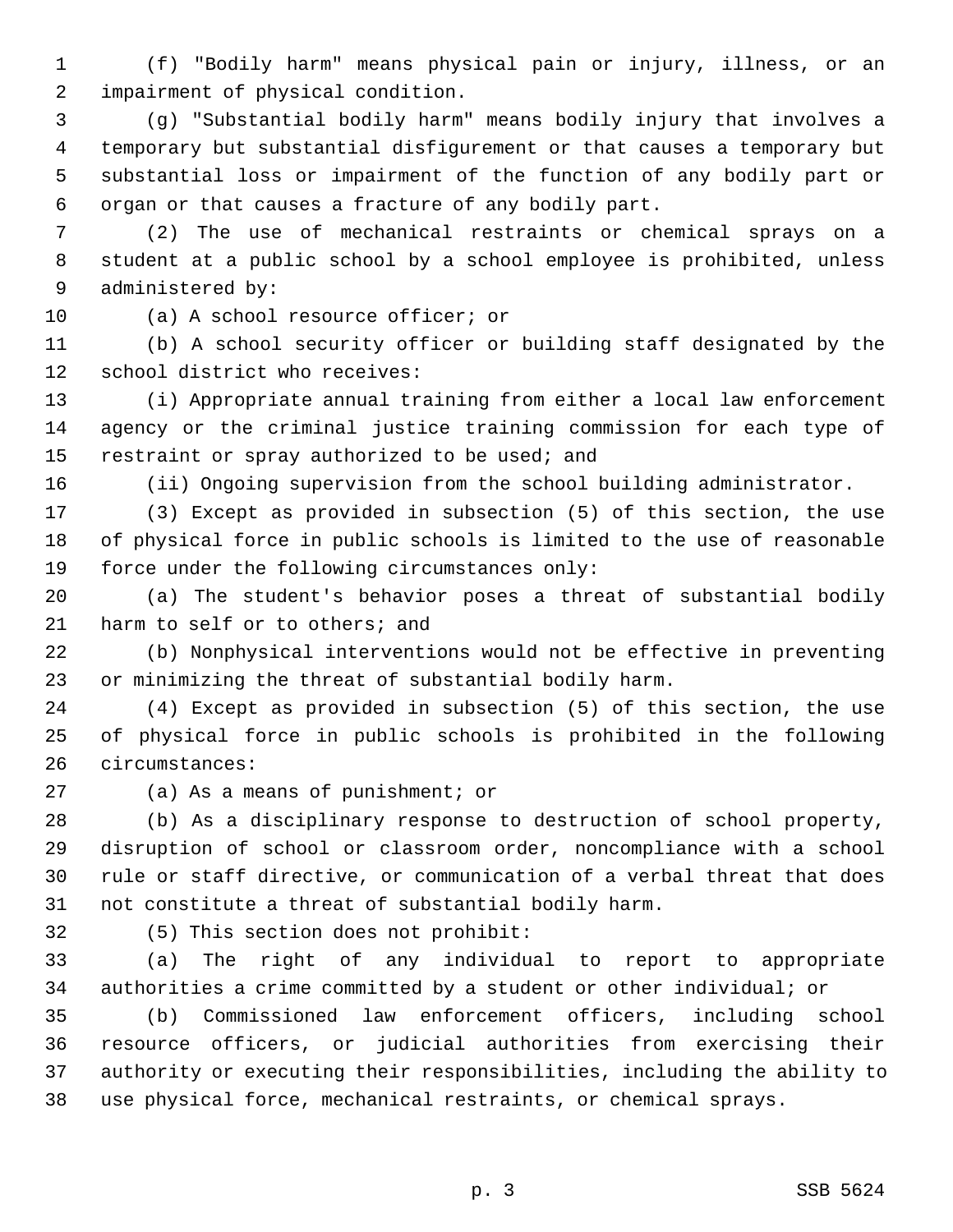1 (6) Each school district shall establish a written policy regarding 2 the use of physical force, mechanical restraints, and chemical sprays 3 on students by school employees. The policy shall be made available to 4 students and parents or guardians. The policy shall include at a 5 minimum:

 6 (a) A description and explanation of the types of physical force, 7 mechanical restraint, or chemical spray authorized at the school and 8 under what circumstances each is allowed to be used;

 9 (b) Which school employees at the school are authorized to use each 10 type of physical force, mechanical restraint, or chemical spray;

11 (c) A description of the school's training requirements for those 12 authorized to use physical force, mechanical restraint, or chemical 13 sprays; and

14 (d) Incident reporting requirements and the follow-up procedures 15 used when any type of physical force, mechanical restraint, or chemical 16 spray is used on a student, including:

17 (i) A requirement that the incident be immediately reported to the 18 building administrator or a designee;

19 (ii) A description of what must be included in a written report of 20 the incident;

21 (iii) The timeline for when the written report must be submitted 22 and when student's parents or guardians will be informed of the 23 incident;

24 (iv) The manner by which the information will be provided to 25 parents or guardians; and

26 (v) A requirement that a log of all instances of use of physical 27 force, mechanical restraint, and chemical sprays be maintained and 28 provided to the school board annually.

29 (7) School districts shall report annually to the office of the 30 superintendent of public instruction the total number of instances when 31 physical force, mechanical restraint, or chemical spray was used, 32 including:

33 (a) The type of physical force, mechanical restraint, or chemical 34 spray used;

35 (b) The duration of the physical force or mechanical restraint if 36 longer than five minutes;

37 (c) A brief description or classification of the activity that was